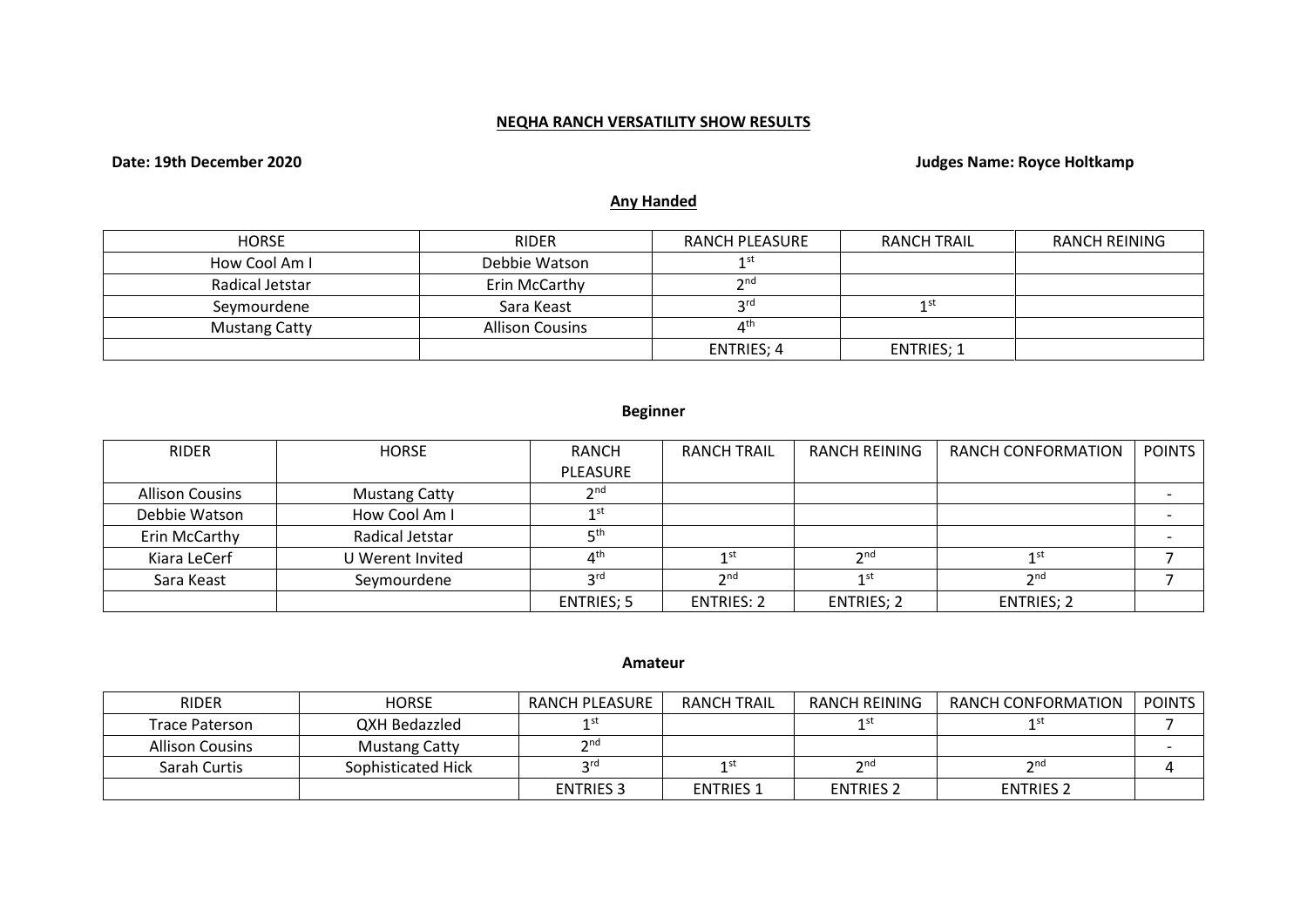#### **Select Amateur**

| <b>RIDER</b> | <b>HORSE</b>     | RANCH PLEASURE   | <b>RANCH TRAIL</b> | RANCH REINING                                                                                                     | RANCH CONFORMATION   | <b>POINTS</b> |
|--------------|------------------|------------------|--------------------|-------------------------------------------------------------------------------------------------------------------|----------------------|---------------|
| Sandi Webb   | Peppys Lil Rebel |                  | 1 st               | $\mathsf{\small \mathsf{\small \mathsf{\small \mathsf{\small \mathsf{\small \mathsf{\small \mathsf{\tiny{}}}}}}}$ |                      |               |
| Penny Webb   | Radical Jetstar  | ີ nd             | $\mathbf{a}$       | 1st                                                                                                               | $\mathsf{\gamma}$ nd |               |
|              |                  | <b>ENTRIES 2</b> | <b>ENTRIES 2</b>   | <b>ENTRIES 2</b>                                                                                                  | <b>ENTRIES 2</b>     |               |

# **All Age**

| <b>HORSE</b>       | <b>RIDER</b>     | RANCH PLEASURE   | RANCH TRAIL      | RANCH REINING    | RANCH CONFORMATION | <b>POINTS</b> |
|--------------------|------------------|------------------|------------------|------------------|--------------------|---------------|
| SSP Elegant Lady   | Allan Briskey    | $\mathcal{D}$ nd | ord              | 1st              |                    |               |
| Another Pepto      | Michelle Garrett | 1 st             |                  |                  |                    |               |
| Sophisticated Hick | Sarah Curtis     | <b>ord</b>       | 1 st             | 2nd              | 2 <sub>nd</sub>    |               |
| Miss Boston Suede  | Connie Froebel   |                  | 2 <sub>nd</sub>  |                  |                    |               |
|                    |                  | <b>ENTRIES 3</b> | <b>ENTRIES 3</b> | <b>ENTRIES 3</b> | <b>ENTRIES 2</b>   |               |

#### **Junior Horse**

| <b>HORSE</b>           | <b>RIDER</b>     | RANCH PLEASURE   | <b>RANCH TRAIL</b> | RANCH REINING    | RANCH CONFORMATION                                                                                                | <b>POINTS</b> |
|------------------------|------------------|------------------|--------------------|------------------|-------------------------------------------------------------------------------------------------------------------|---------------|
| GPS Miss D'Or          | Michelle Garrett | 1 ST             |                    |                  |                                                                                                                   |               |
| Sophisticated Hick     | Sarah Curtis     | $2^{\text{nd}}$  |                    | 1 ST             | ord                                                                                                               |               |
| Peppys Lil Hick        | Sandi Webb       | rd د             | $\n 2n$            | $\mathcal{D}$ nd |                                                                                                                   |               |
| Reo Park Fancy Mea Dam | Allan Briskey    | ⊿th              |                    |                  | $\mathsf{\small \mathsf{\small \mathsf{\small \mathsf{\small \mathsf{\small \mathsf{\small \mathsf{\tiny{}}}}}}}$ |               |
|                        |                  | <b>ENTRIES 4</b> | <b>ENTRIES 2</b>   | <b>ENTRIES 2</b> | <b>ENTRIES 3</b>                                                                                                  |               |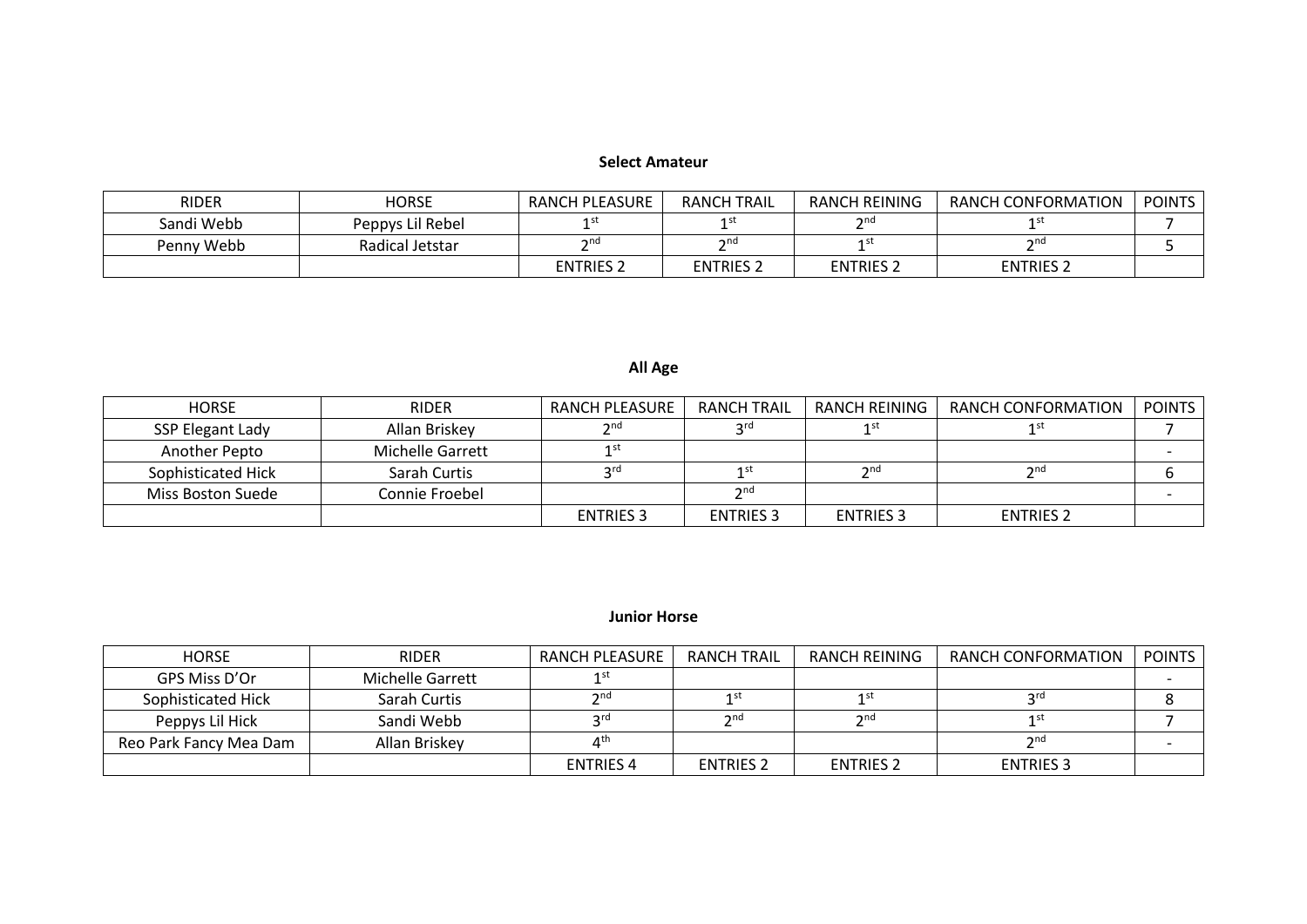#### **Senior Horse**

| <b>HORSE</b>            | <b>RIDER</b>     | RANCH PLEASURE       | <b>RANCH TRAIL</b> | RANCH REINING     | RANCH CONFORMATION      | <b>POINTS</b> |
|-------------------------|------------------|----------------------|--------------------|-------------------|-------------------------|---------------|
| Another Pepto           | Michelle Garrett | 1 st                 |                    |                   |                         |               |
| <b>SSP Elegant Lady</b> | Allan Briskey    | $\mathbf{\Omega}$ nd | 2 <sub>nd</sub>    | 1 st              | 1st                     |               |
| Radical Jetstar         | Penny Webb       | <b>o</b> rd          | <b>2rd</b>         |                   |                         |               |
| QXH Bedazzled           | Trace Paterson   |                      |                    | <b>2rd</b>        | 2n <sub>0</sub>         |               |
| Miss Boston Suede       | Connie Froebel   |                      | 1 st               | $\mathbf{\infty}$ | $\Lambda$ <sup>th</sup> |               |
| How Cool Am I           | Debbie Watson    |                      |                    |                   | ord                     |               |
|                         |                  | <b>ENTRIES 4</b>     | <b>ENTRIES 3</b>   | <b>ENTRIES 3</b>  | <b>ENTRIES 4</b>        |               |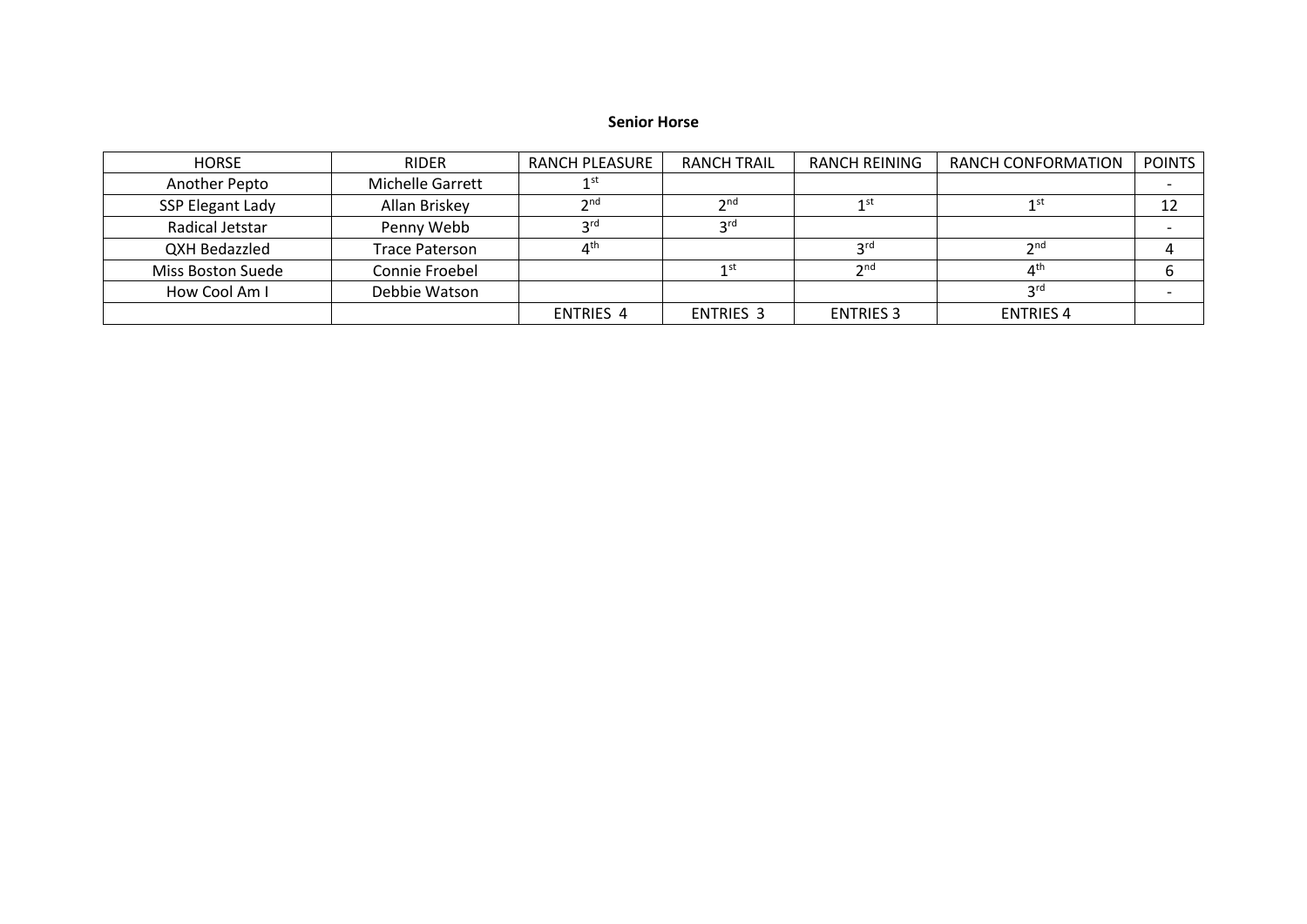#### **NEQHA SHOW RESULTS**

#### **HALTER**

# **Date: 19th & 20th December 2020 Judges Name: Royce Holtkamp**

# ANY OTHER/ YOUTH ANY BREED HALTER

| <b>CLASS</b>                  | <b>PLACING</b>  | <b>HORSE</b>           | <b>HANDLER</b>         | <b>POINTS</b> |
|-------------------------------|-----------------|------------------------|------------------------|---------------|
| 42. Filly Mare                | 1 <sup>st</sup> | Elle                   | Carley Hinton          |               |
|                               | 1 <sup>st</sup> | Crumpet                | <b>Trudie Walker</b>   |               |
| 44. Gelding                   | 1 <sup>st</sup> | Seymourdene            | Sara Keast             |               |
| <b>CHAMPION &amp; RESERVE</b> |                 | Elle                   | Carley Hinton          |               |
|                               |                 | Seymourdene            | Sara Keast             |               |
| 45. Youth/filly mare          | 1 <sup>st</sup> | Elle                   | Carley Hinton          |               |
| 46. Youth/Gelding             | 1 <sup>st</sup> | <b>Lethal Genetics</b> | Michelle Smith O'Grady |               |
| <b>CHAMPION &amp; RESERVE</b> |                 | Elle                   | Carley Hinton          |               |
|                               |                 | <b>Lethal Genetics</b> | Michelle Smith O'Grady |               |

# AQHA HALTER

| <b>CLASS</b>                  | <b>PLACING</b>  | <b>HORSE</b>                 | <b>HANDLER</b>        | <b>POINTS</b> |
|-------------------------------|-----------------|------------------------------|-----------------------|---------------|
| 47. 1Yr & Under Filly         | 1 <sup>st</sup> | Flash Tag                    | Stefan Wielebinski    |               |
| 48. 2yr & 3Yr Filly           | $1^{\rm st}$    | Morganlee Disco Hotti        | Michelle Garrett      | 2             |
| 49. 4Yr & Over mare           | 1 <sup>st</sup> | GPS Miss D'Or                | Michelle Garrett      | 1             |
| <b>CHAMPION</b>               |                 | <b>Flash Tags</b>            | Stefan Wielebinski    |               |
| 51. 2Yr & 3Yr colt            | 1 <sup>st</sup> | <b>GPS One Mighty Moment</b> | Michelle Garrett      |               |
| <b>CHAMPION &amp; RESERVE</b> |                 | <b>GPS One Mighty Moment</b> | Michelle Garrett      |               |
| 55. 4Yr & Over Gelding        | 1 <sup>st</sup> | <b>QXH Bedazzled</b>         | <b>Trace Paterson</b> | 3             |
|                               | 2 <sub>nd</sub> | U Werent Invited             | Kiara Le Cerf         | $\mathcal{P}$ |
|                               | 3 <sup>rd</sup> | <b>Tigers Sweet Invite</b>   | Stephanie Watson      |               |
| <b>GRAND CHAMPION</b>         |                 | <b>GPS One Mighty Moment</b> | Michelle Garrett      |               |

#### AQHA AMATEUR HALTER

| <b>CLASS</b>               | <b>PLACING</b>  | <b>HANDLER</b>             | <b>HORSE</b>               | <b>POINTS</b> |
|----------------------------|-----------------|----------------------------|----------------------------|---------------|
| 57. 4 Yr & over Am Gelding | 1 <sup>st</sup> | <b>Trace Paterson</b>      | QXH Bedazzled              |               |
|                            |                 | <b>Stephanie Watson</b>    | <b>Tigers Sweet Invite</b> |               |
| 58. 3Yr & Under Am Filly   | 1 <sup>st</sup> | Stefan Wielebinski         | Flashtags                  |               |
| <b>CHAMPION</b>            |                 | QXH Bedazzled              | <b>Trace Paterson</b>      |               |
| <b>RESERVE</b>             |                 | <b>Tigers Sweet Invite</b> | Stephanie Watson           |               |
| <b>GRAND CHAMPION</b>      |                 | Stefan Wielebinski         | Flashtags                  |               |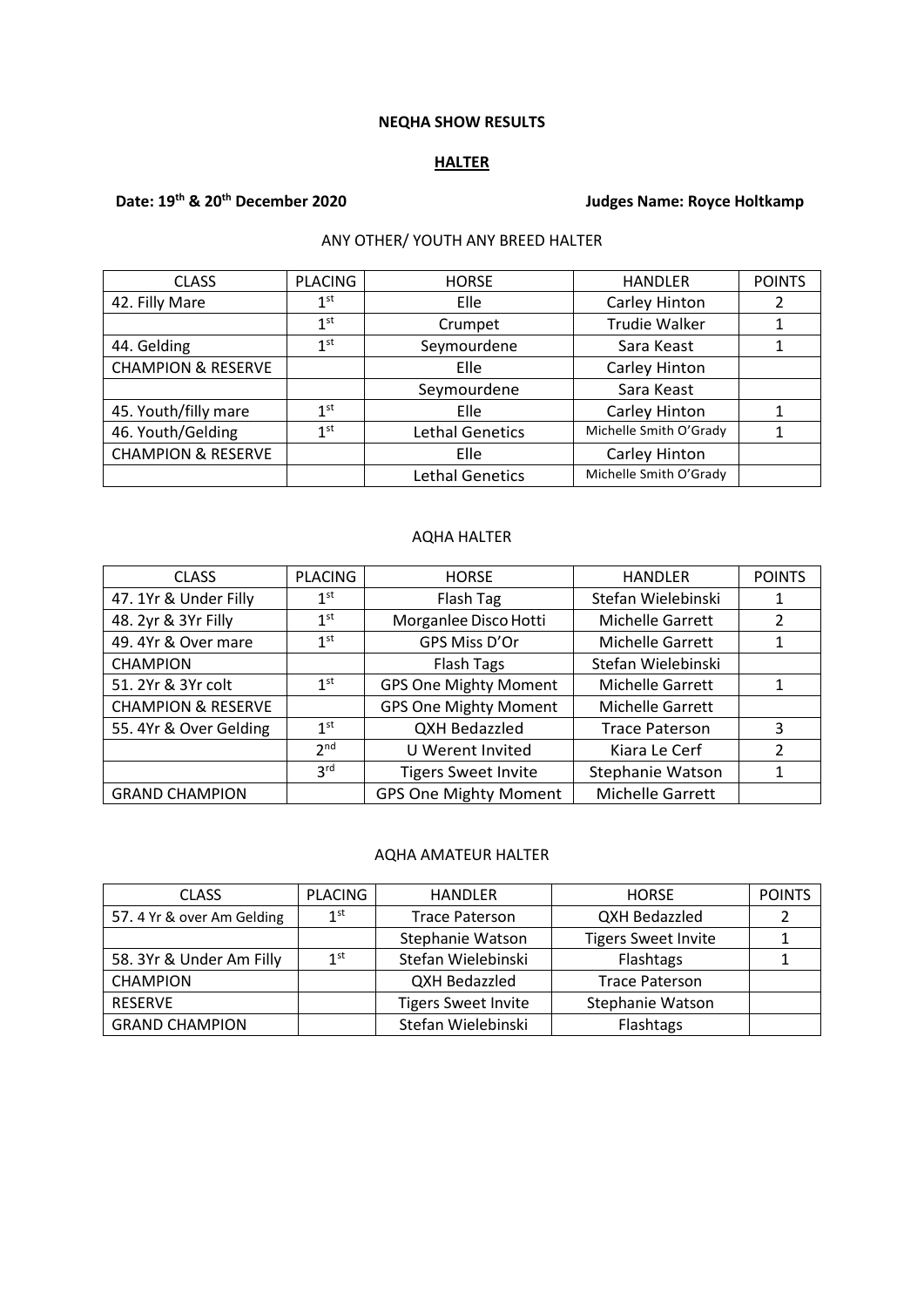#### PHAA HALTER

| <b>CLASS</b>                  | <b>PLACING</b>  | <b>HORSE</b>                 | <b>HANDLER</b>                | <b>POINTS</b> |
|-------------------------------|-----------------|------------------------------|-------------------------------|---------------|
| 66. 2&3Yr Colt                | 1 <sup>st</sup> | <b>GPS One Mighty Moment</b> | Michelle Garrett              |               |
|                               | 2 <sub>nd</sub> | Tally S One Kool Judge       | James Power                   |               |
| <b>CHAMPION &amp; RESERVE</b> |                 | <b>GPS One Mighty Moment</b> | <b>Michelle Garrett</b>       |               |
|                               |                 | Tally S One Kool Judge       | James Power                   |               |
| 68. 1Yr & under Gelding       | 1 <sup>st</sup> | Each to their Roan           | Dylan Hughes/Bradley Williams |               |
| 70. 4Yr & Over Gelding        | 1 <sup>st</sup> | <b>GPS Whisper</b>           | <b>Alison Cousins</b>         | 2             |
|                               | 2 <sub>nd</sub> | QXH Bedazzled                | <b>Trace Paterson</b>         |               |
| <b>CHAMPION &amp; RESERVE</b> |                 | Each to their Roan           | Dylan Hughes/Bradley Williams |               |
| <b>GRAND CHAMPION</b>         |                 | <b>GPS One Mighty Moment</b> | Michelle Garrett              |               |

#### PHAA AMATEUR HALTER

| <b>CLASS</b>                  | <b>PLACING</b>  | <b>HANDLER</b>         | <b>HORSE</b>           | <b>POINTS</b> |
|-------------------------------|-----------------|------------------------|------------------------|---------------|
| 73. 3Yr & under               | 1 <sup>st</sup> | James Power            | Tally S One Kool Judge |               |
| amateur colt                  |                 |                        |                        |               |
| 76.4Yr & Over Gelding         | 1 <sup>st</sup> | <b>Allison Cousins</b> | <b>GPS Whisper</b>     |               |
|                               | 2 <sub>nd</sub> | <b>Trace Paterson</b>  | <b>QXH Bedazzled</b>   |               |
| <b>CHAMPION &amp; RESERVE</b> |                 | <b>Allison Cousins</b> | <b>GPS Whisper</b>     |               |
|                               |                 | <b>Trace Paterson</b>  | <b>GXH Bedazzled</b>   |               |

#### PAINT BRED HALTER

| <b>CLASS</b>            | <b>PLACING</b>  | <b>HORSE</b>          | <b>HANDLER</b>          | <b>POINTS</b> |
|-------------------------|-----------------|-----------------------|-------------------------|---------------|
| 77.2 & 3Yo Filly        | 1 <sup>st</sup> | Morganlee Disco Hotti | Michelle Garrett        |               |
| 85. 4Yr & Over Gelding  | 1st             | Double Oh Krymsum     | Linda Café              |               |
| CHAMPION/GRAND CHAMPION |                 | Morganlee Disco Hotti | <b>Michelle Garrett</b> |               |
| RESERVE                 |                 | Double Oh Krymsum     | Linda Café              |               |

#### PAINT BRED AMATEUR HALTER

| <b>CLASS</b>                  | PLACING | HANDLER    | HORSE             | <b>POINTS</b> |
|-------------------------------|---------|------------|-------------------|---------------|
| 88. Amateur Gelding           | 1 st    | Linda Café | Double Oh Krymsum |               |
| <b>CHAMPION &amp; RESERVE</b> |         | Linda Café | Double Oh Krymsum |               |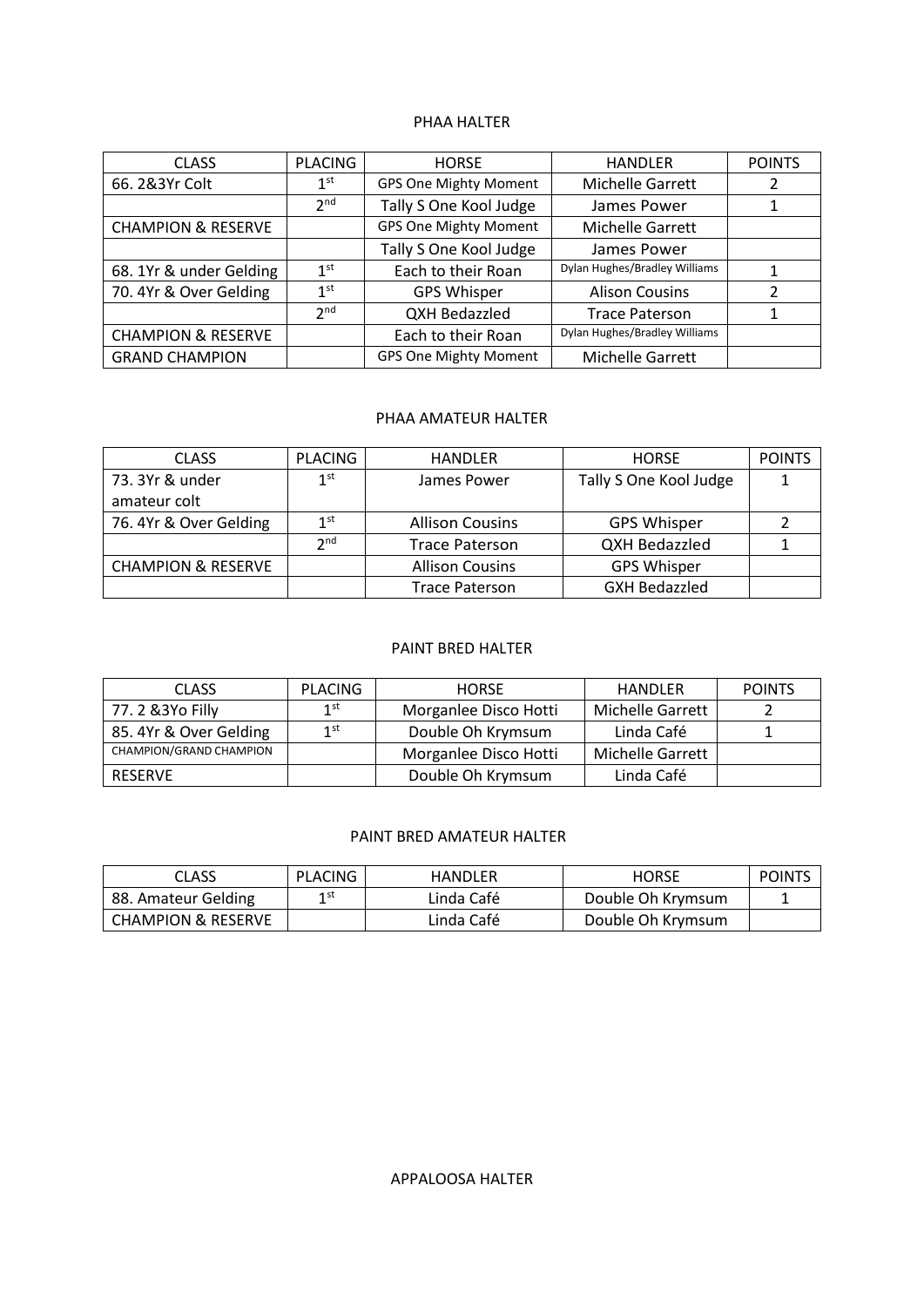| <b>CLASS</b>       | <b>PLACING</b> | <b>HANDLER</b>   | <b>HORSE</b>               | <b>POINTS</b> |
|--------------------|----------------|------------------|----------------------------|---------------|
| 90. 2&3Yo Filly    | 1st            | Carley Hinton    | Macy                       |               |
| <b>CHAMPION</b>    |                | Carley Hinton    | Macy                       |               |
| 93. 2Yr & 3Yr Cold | 1st            | Jessica Mitchell | Squirrel Creek My Comanche |               |
| <b>CHAMPION</b>    |                | Jessica Mitchell | Squirrel Creek My Comanche |               |
| 98. Am Filly/Mare  | 1st            | Carley Hinton    | Macy                       |               |
| <b>CHAMPION</b>    |                | Carley Hinton    | Macy                       |               |

#### APPALOOSA AMATEUR HALTER

| CLASS                     | PLACING | <b>HANDLER</b>   | ∩RSF                       | NNTS<br>. н |
|---------------------------|---------|------------------|----------------------------|-------------|
| 99. Amateur Colt/Stallion | 4 ST    | Jessica Mitchell | Squirrel Creek My Comanche |             |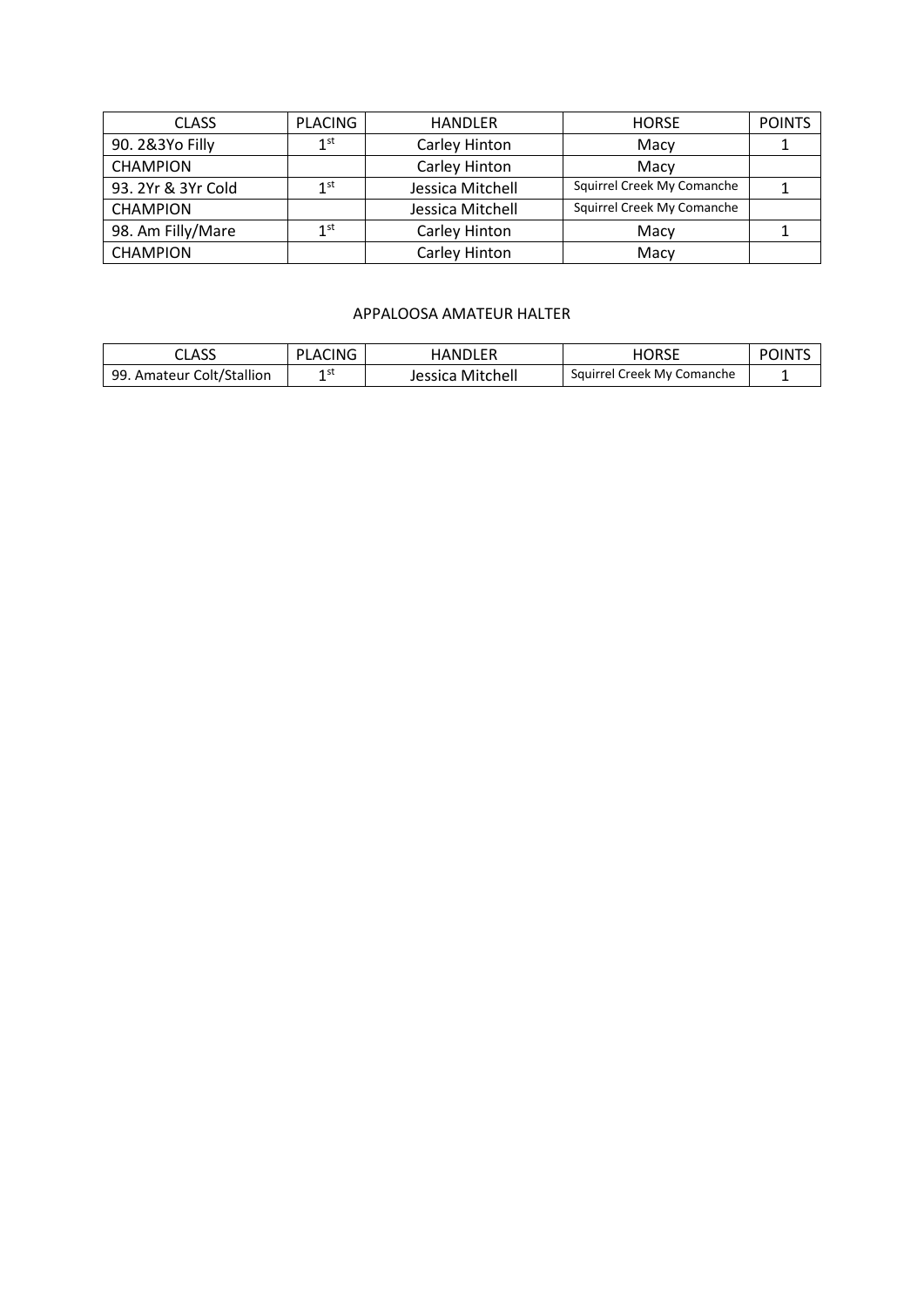#### **NEQHA SHOW RESULTS**

#### **PERFORMANCE**

# **Date: December 19th & 20th 2020 Judge: Royce Holtkamp**

#### **33a CLASS: Amateur Reining**

| <b>PLACING</b>            | <b>RIDER</b>   | <b>HORSE</b>       | <b>POINTS</b> |
|---------------------------|----------------|--------------------|---------------|
| 1 c t<br>ᆦ                | Trace Paterson | QXH Bedazzled      |               |
| $\mathsf{\small \neg}$ nd | Sarah Curtis   | Sophisticated Hick |               |

# **33b CLASS: Select Amateur Reining**

| CING<br>D.<br>Δ | 1000         | 10000<br>- רי     | <b>JINT<sup>c</sup></b><br>ാ $\epsilon$ |
|-----------------|--------------|-------------------|-----------------------------------------|
| 1 St<br>-       | Webb<br>and: | Rebe<br>nnnn<br>ີ | -                                       |

#### **34a CLASS: Junior Horse Reining**

| <b>PLACING</b> | HORSE              | RIDER        | <b>POINTS</b> |
|----------------|--------------------|--------------|---------------|
| 1 c t<br>ᆦᄀ    | Peppys Lil Rebel   | Sandi Webb   |               |
| 2nd            | Sophisticated Hick | Sarah Curtis |               |

#### 34b CLASS: Senior Horse Reining

| <b>PLACING</b> | <b>HORSE</b> | <b>RIDER</b> | <b>POINTS</b> |
|----------------|--------------|--------------|---------------|
| (232) OP       |              |              |               |
|                |              |              |               |

# 35 CLASS: All Age Reining

| CING<br>DI<br>$\mathbf{A}^{\prime}$ | HORSE | RIDER  | <b>POINT</b> |
|-------------------------------------|-------|--------|--------------|
| 1.4                                 | Hick  | Curtis | -            |
| ᅩᇰᄔ                                 | ٬۵۲   | .nrok  |              |

# 36 CLASS: Any Handed Ranch Riding

| <b>CING</b><br>DΙ<br>''' A∟… | 10000<br>טר<br>╵╵┙┕                 | ם חור                  | POINTS |
|------------------------------|-------------------------------------|------------------------|--------|
| 1 S I<br>-                   | Catty<br>M<br>-נוזי<br>' viustalik. | .<br>ousins<br>Allison |        |

# 37 CLASS: Beginner Ranch Riding

| <b>PLACING</b> | <b>HORSE</b>         | RIDER                  | <b>POINTS</b> |
|----------------|----------------------|------------------------|---------------|
| 1 c t<br>ົ⊥ລເ  | <b>Mustang Catty</b> | <b>Allison Cousins</b> |               |
| 2nd            | J Werent Invited     | Kiara LeCerf           |               |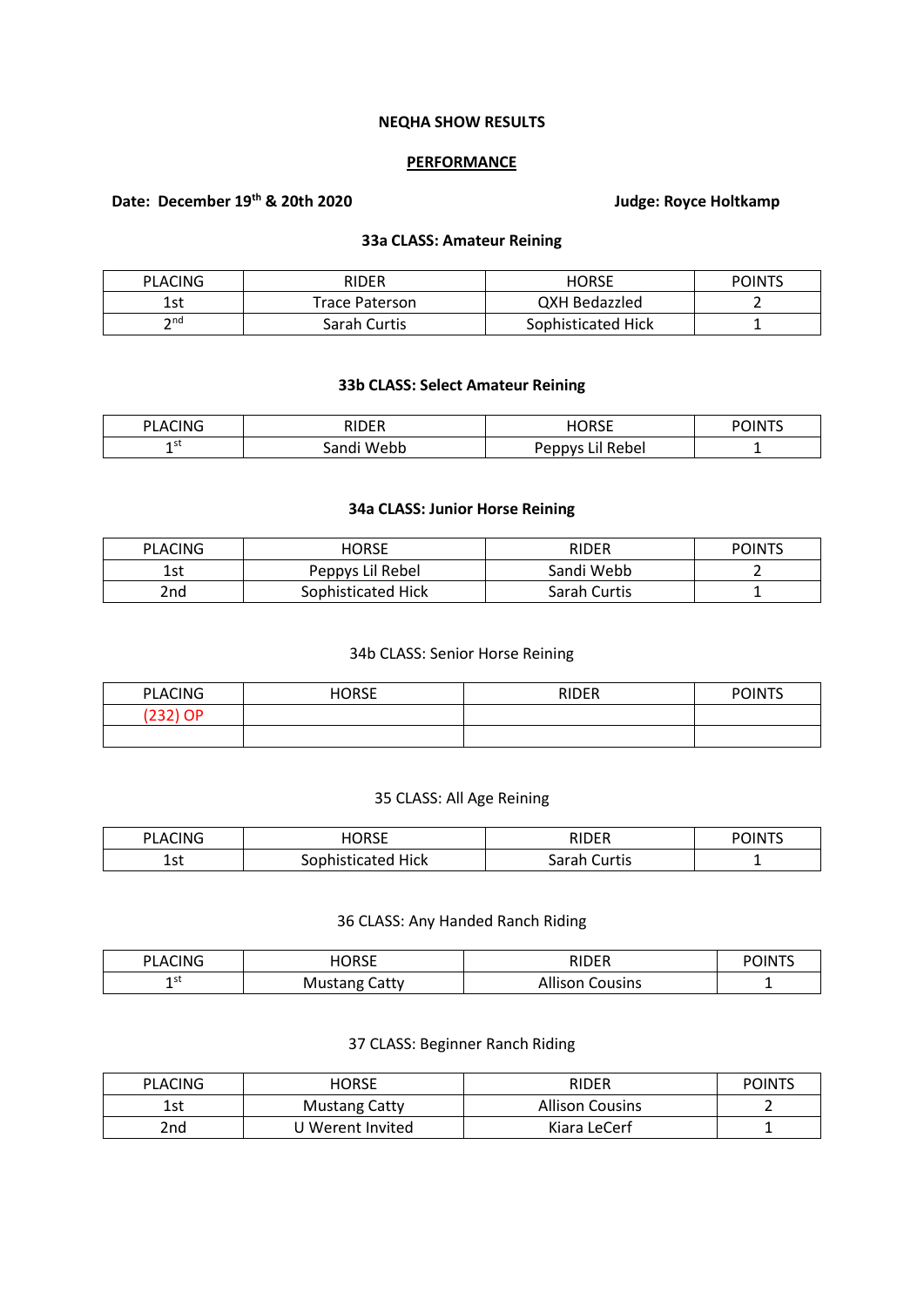# 39a CLASS: Amateur Ranch Riding

| <b>PLACING</b>  | <b>RIDER</b>           | <b>HORSE</b>         | <b>POINTS</b> |
|-----------------|------------------------|----------------------|---------------|
| 1st             | Trace Paterson         | QXH Bedazzled        |               |
| $\mathsf{p}$ nd | Sarah Curtis           | Sophisticated Hick   |               |
| ord             | <b>Allison Cousins</b> | <b>Mustang Catty</b> |               |

# 39b CLASS: Select Amateur Ranch Riding

| <b>PLACING</b> | RIDER      | <b>HORSE</b>     | <b>POINTS</b> |
|----------------|------------|------------------|---------------|
| 1st            | Sandi Webb | Peppys Lil Rebel |               |
| 2nd            | Penny Webb | Radical Jetstar  |               |

# 40a CLASS: Junior Horse Ranch Riding

| <b>PLACING</b> | <b>HORSE</b>            | <b>RIDER</b>  | <b>POINTS</b> |
|----------------|-------------------------|---------------|---------------|
| 1st            | Sophisticated Hick      | Sarah Curtis  |               |
| 2nd            | Peppys Lil Rebel        | Sandi Webb    |               |
| <b>2rd</b>     | Reo Park Fancy Mea Dame | Allan Briskey |               |

# 40b CLASS: Senior Horse Ranch Riding

| <b>PLACING</b> | HORSE              | RIDER                 | POINT <sup>e</sup> |
|----------------|--------------------|-----------------------|--------------------|
| า ∼+<br>ᅩコ     | ОХН В<br>Bedazzled | <b>Trace Paterson</b> |                    |

# 41 CLASS: All Age Ranch Riding

| CING<br>DΙ<br>А | <b>HORSE</b>  | DINED                               | <b>POINT'</b> |
|-----------------|---------------|-------------------------------------|---------------|
| 1.4<br>ᅩఎเ      | Hick<br>raten | `urtis<br>$\sim$ $\sim$<br>Ja!<br>a |               |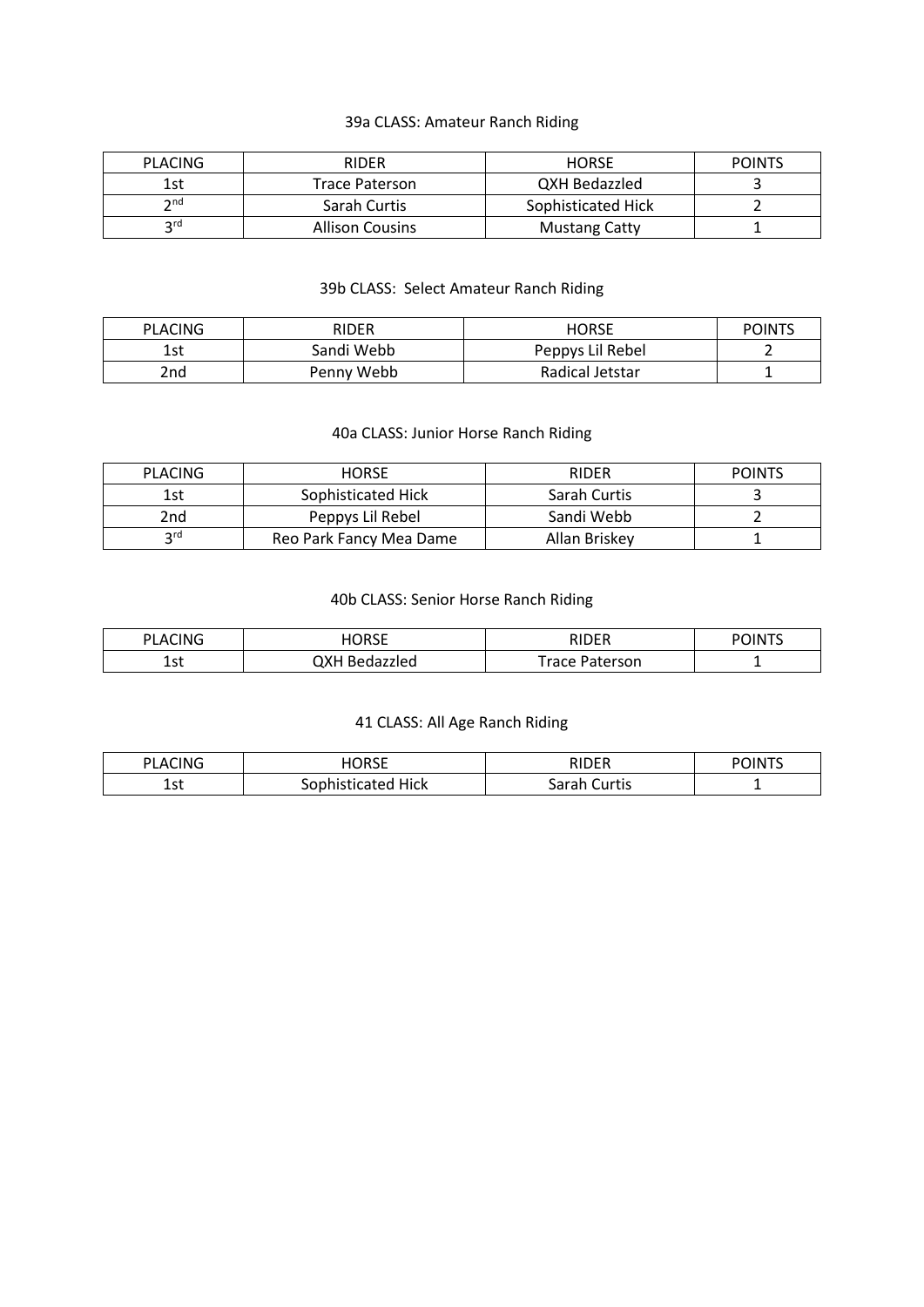# 102 **CLASS:** Amateur Showmanship

| CING<br>DΙ<br>A. | $\mathcal{L}$ $\mathcal{L}$<br>IAΝ | HORSE    | $\cdots$<br>жN |
|------------------|------------------------------------|----------|----------------|
| 1.4              | 7XH.                               | Paterson | -              |
| ᅩఎ               | Bedazzled                          | Trace :  |                |

#### 103 **CLASS**: Beginner/Newcomer Showmanship

| <b>CING</b><br>ום<br>LACI" | <b>HORSF</b><br>.              | IANDI FR       | <b>POINTS</b> |
|----------------------------|--------------------------------|----------------|---------------|
| ∍nd<br>-                   | Mango<br>ndalong<br>$-$<br>Mai | )vlan<br>ower' |               |

# 104 **CLASS**: Select Amateur Showmanship

| <b>PLACING</b>                                                                                                    | HANDLER      | HORSE                    | <b>POINTS</b> |
|-------------------------------------------------------------------------------------------------------------------|--------------|--------------------------|---------------|
| 1 ራተ<br>⊥วเ                                                                                                       | Linda Café   | Double Oh Krymsun        |               |
| $\mathsf{\small \mathsf{\small \mathsf{\small \mathsf{\small \mathsf{\small \mathsf{\small \mathsf{\tiny{}}}}}}}$ | Debbie Baker | <b>Gentle Persuation</b> |               |

#### 107 CLASS: Led Hack

| <b>PLACING</b>  | HANDLER          | HORSE                      | <b>POINTS</b> |
|-----------------|------------------|----------------------------|---------------|
| ⊿ st            | Stephanie Watson | Tigers Sweet Invite        |               |
| $\mathsf{h}$ nd | Jessica Mitchell | Squirrel Creek My Comanche |               |

# 108 CLASS: Led Hack/Show Hunter

| <sup>›</sup> LACING | dler<br><b>AND</b>      | IORSE          | <b>POINTS</b> |
|---------------------|-------------------------|----------------|---------------|
| 1 st<br>. .         | Vinro.<br>LeCerf<br>Nid | Werent Invited |               |

# 109 CLASS: Yearling Hunter In Hand

| PLACING     | IORSF                   | <b>HANDLER</b>                | <b>POINTS</b> |
|-------------|-------------------------|-------------------------------|---------------|
| 1 ሖተ<br>ᅩこし | their Roan<br>Each to i | Dylan Thomas/Bradley Williams |               |

# 110 CLASS: 2yo Hunter In Hand

| <b>PLACING</b>                                                                                                    | <b>HORSE</b>               | HANDLER                       | <b>POINTS</b> |
|-------------------------------------------------------------------------------------------------------------------|----------------------------|-------------------------------|---------------|
| 1st                                                                                                               | Each to their Roan         | Dylan Thomas/Bradley Williams |               |
| $\mathsf{\small \mathsf{\small \mathsf{\small \mathsf{\small \mathsf{\small \mathsf{\small \mathsf{\tiny{}}}}}}}$ | Tally S One Kool Judge     | James Power                   |               |
| <b>2rd</b>                                                                                                        | Squirrel Creek My Comanche | Jessica Mitchell              |               |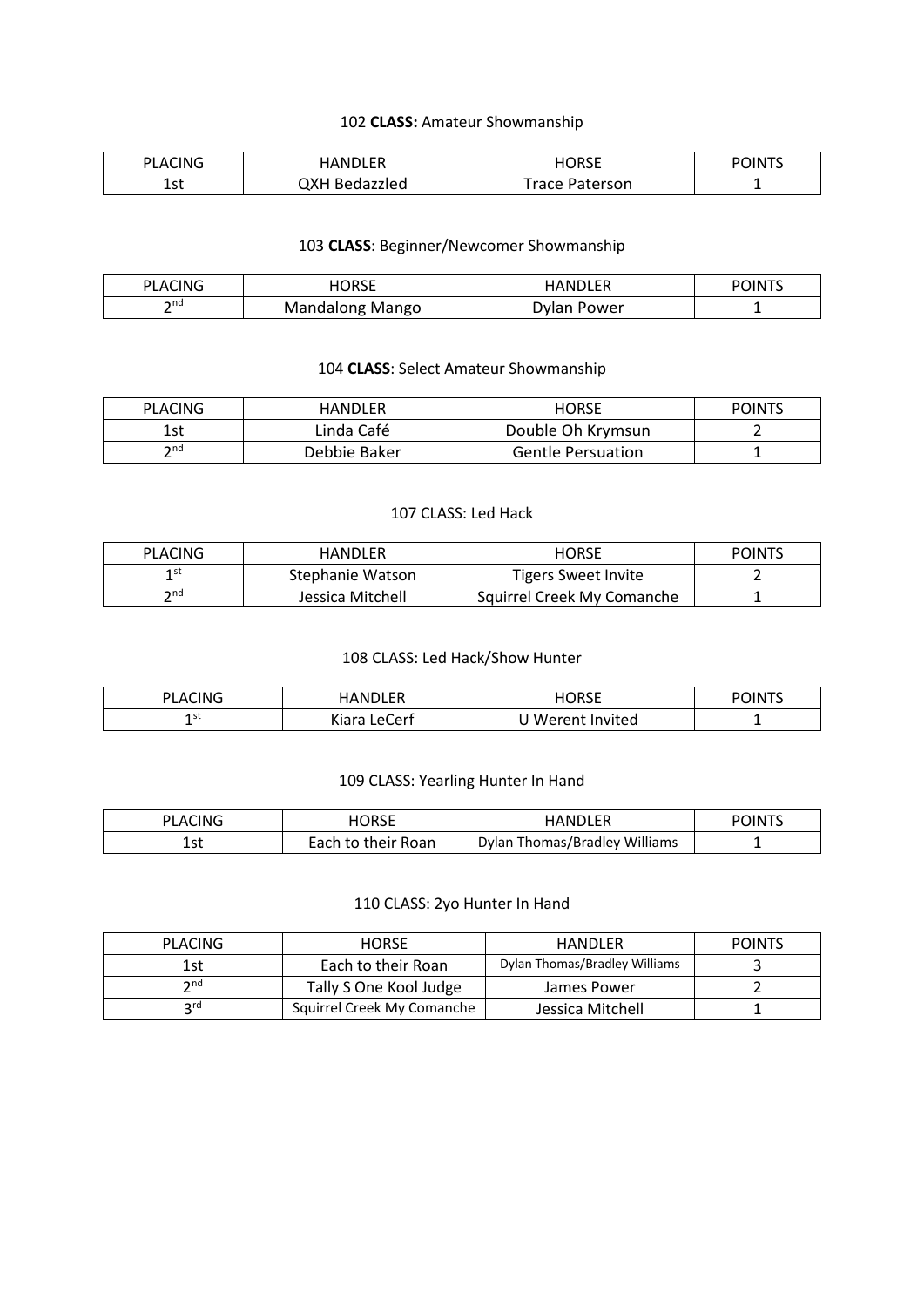#### 112 CLASS: Senior Horse Hunter In Hand

| <b>PLACING</b> | <b>HORSE</b>        | HANDLER               | <b>POINTS</b> |
|----------------|---------------------|-----------------------|---------------|
| 1st            | QXH Bedazzled       | <b>Trace Paterson</b> |               |
| 2nd            | U Werent Invited    | Kiara Le Cerf         |               |
| 3rd            | Tigers Sweet Invite | Stephanie Watson      |               |

#### 113 CLASS: Beginner/Newcomer Hunter In Hand

| <b>CING</b><br>DΙ<br>Δ | <b>IANDI FR</b>                              | <b>HORSE</b>     | <b>POINT</b> <sup>C</sup> |
|------------------------|----------------------------------------------|------------------|---------------------------|
| 1 st<br>-              | $\sim$ .<br>∽<br>'ert<br>Kiara<br>$\epsilon$ | J Werent Invited | -                         |

#### 114 CLASS: Open Walk/Trot Hunter Under Saddle

| <b>PLACING</b> | <b>HORSE</b>       | <b>RIDER</b>           | <b>POINTS</b> |
|----------------|--------------------|------------------------|---------------|
| 1st            | YB Seeking A Kiss  | <b>Frances Coombes</b> |               |
| 2nd            | Dark N Sultry      | Sue Williams           |               |
| rd۔            | <b>GPS Whisper</b> | <b>Allison Cousins</b> |               |

# 115 Class: Beginner/Newcomer Walk/Trot Hunter Under Saddle

| CING<br>D١<br>' AC | HANDLER            | HORSF              | <b>POINT<sup>c</sup></b> |
|--------------------|--------------------|--------------------|--------------------------|
| 15 L<br>-          | Cousins<br>Allison | <b>GPS Whisper</b> |                          |

# 117 CLASS: All Age Hunter Under Saddle

| <b>PLACING</b>  | <b>RIDER</b>           | <b>HORSE</b>       | <b>POINTS</b> |
|-----------------|------------------------|--------------------|---------------|
| 1 <sub>st</sub> | <b>Frances Coombes</b> | YB Seeking A Kiss  |               |
| $\mathsf{p}$ nd | <b>Trace Paterson</b>  | QXH Bedazzled      |               |
| <b>2rd</b>      | Linda Café             | Double Oh Krymsun  |               |
| ⊿th             | Sue Williams           | Dark N Sultry      |               |
| ⊑th             | <b>Alison Cousins</b>  | <b>GPS Whisper</b> |               |

# 118 CLASS: Youth (7 to 18) Hunter Under Saddle

| $\sim$<br>ים<br>'N<br>Δ<br>-<br>. . | DINED<br>. .<br>- - | $- - - -$<br>אנ<br>. . J L<br>_____ | <br>нN<br>יט |
|-------------------------------------|---------------------|-------------------------------------|--------------|
| +∼י<br>ᅩఎเ                          | ower<br>. .<br>בוענ | Mango<br>ivia<br>ں ،<br>.<br>11 I I | -            |

#### 121 CLASS: Junior Horse Hunter Under Saddle

| PLACING     | <b>RIDER</b><br>.      | I<br>. JK<br>∟טושו | $\sim$ OINT $\sim$<br>ാറ<br>. . |
|-------------|------------------------|--------------------|---------------------------------|
| 1 ~+<br>ᅩコし | .<br>ousins<br>Allison | <b>GPS Whisper</b> | -                               |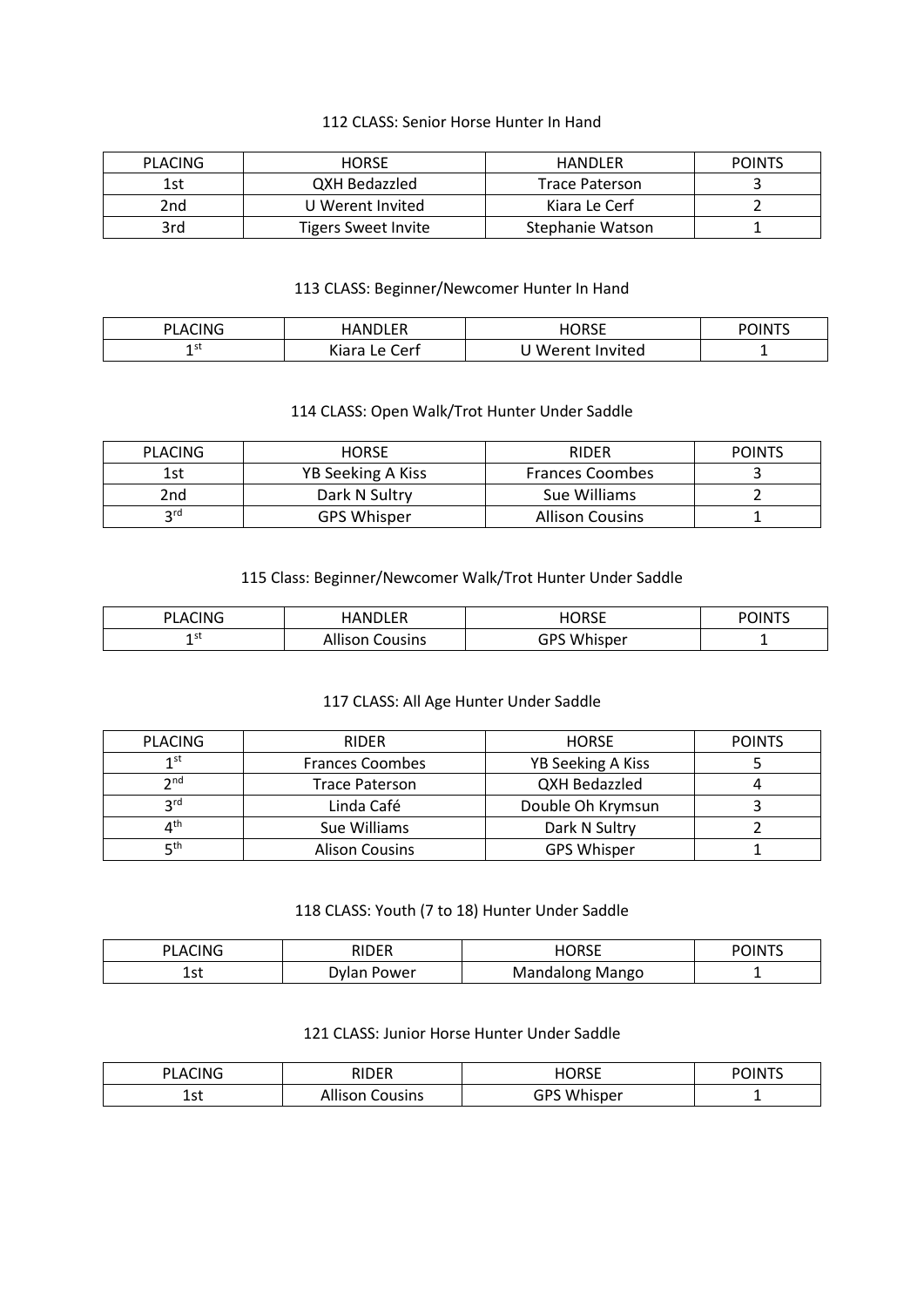# 122 CLASS: Beginner/Newcomer Hunter Under Saddle

| $\sim$<br>ים<br>'N<br>А<br>. .<br>. . | <b>DINED</b><br>11-L<br>NI | 50000<br>. .<br>᠂╹╹┙┕<br>____ | $\cdots$<br>$\cdot$<br>жN<br>. . |
|---------------------------------------|----------------------------|-------------------------------|----------------------------------|
| .<br>ᅩᇰい<br>__                        | pusins                     | GPS Whi<br>าisper             | -                                |

#### 123 CLASS: Amateur Hunter Under Saddle

| PLACING | <b>RIDER</b>           | HORSE              | <b>POINTS</b> |
|---------|------------------------|--------------------|---------------|
| 1st     | <b>Allison Cousins</b> | <b>GPS Whisper</b> |               |
| ን nd    | <b>Trace Paterson</b>  | QXH Bedazzled      |               |

# 124 CLASS: Senior Horse Hunter Under Saddle

| <b>PLACING</b> | <b>HORSE</b>             | <b>RIDER</b>           | <b>POINTS</b> |
|----------------|--------------------------|------------------------|---------------|
| 1st            | <b>YB Seeking A Kiss</b> | <b>Frances Coombes</b> |               |
| 2nd            | Double Oh Krymsun        | Linda Café             |               |
| 3rd            | Dark N Sultry            | Sue Williams           |               |
| 4th            | <b>Gentle Persuation</b> | Debbie Baker           |               |
| rth⊑           | QXH Bedazzled            | <b>Trace Paterson</b>  |               |

# 125 CLASS: Select Amateur Hunter Under Saddle

| <b>PLACING</b> | <b>RIDER</b>           | <b>HORSE</b>             | <b>POINTS</b> |
|----------------|------------------------|--------------------------|---------------|
| 1st            | Linda Café             | Double Oh Krymsum        |               |
| 2nd.           | <b>Frances Coombes</b> | YB Seeking A Kiss        |               |
| ord            | Debbie Baker           | <b>Gentle Persuation</b> |               |

# 126 CLASS: Youth (7-18yrs) Hunt Seat Equitation

| CING<br>DI A<br>______ | I<br>н.<br>.JNJL . | <b>RIDER</b> | <b>POINT'</b> |
|------------------------|--------------------|--------------|---------------|
| nc<br>◡                |                    |              |               |

#### 127 CLASS: Amateur Hunt Seat Equitation

| PLACING   | RIDER          | HORSE         | <b>POINT<sup>c</sup></b> |
|-----------|----------------|---------------|--------------------------|
| ร~<br>ᆂᇰᄔ | Trace Paterson | QXH Bedazzled |                          |

# 129 CLASS: Select Amateur Hunt Seat Equitation

| <b>PLACING</b> | <b>RIDER</b> | HORSE                    | <b>POINTS</b> |
|----------------|--------------|--------------------------|---------------|
| lst            | Linda Café   | Double Oh Krymsum        |               |
| 2nd            | Debbie Baker | <b>Gentle Persuation</b> |               |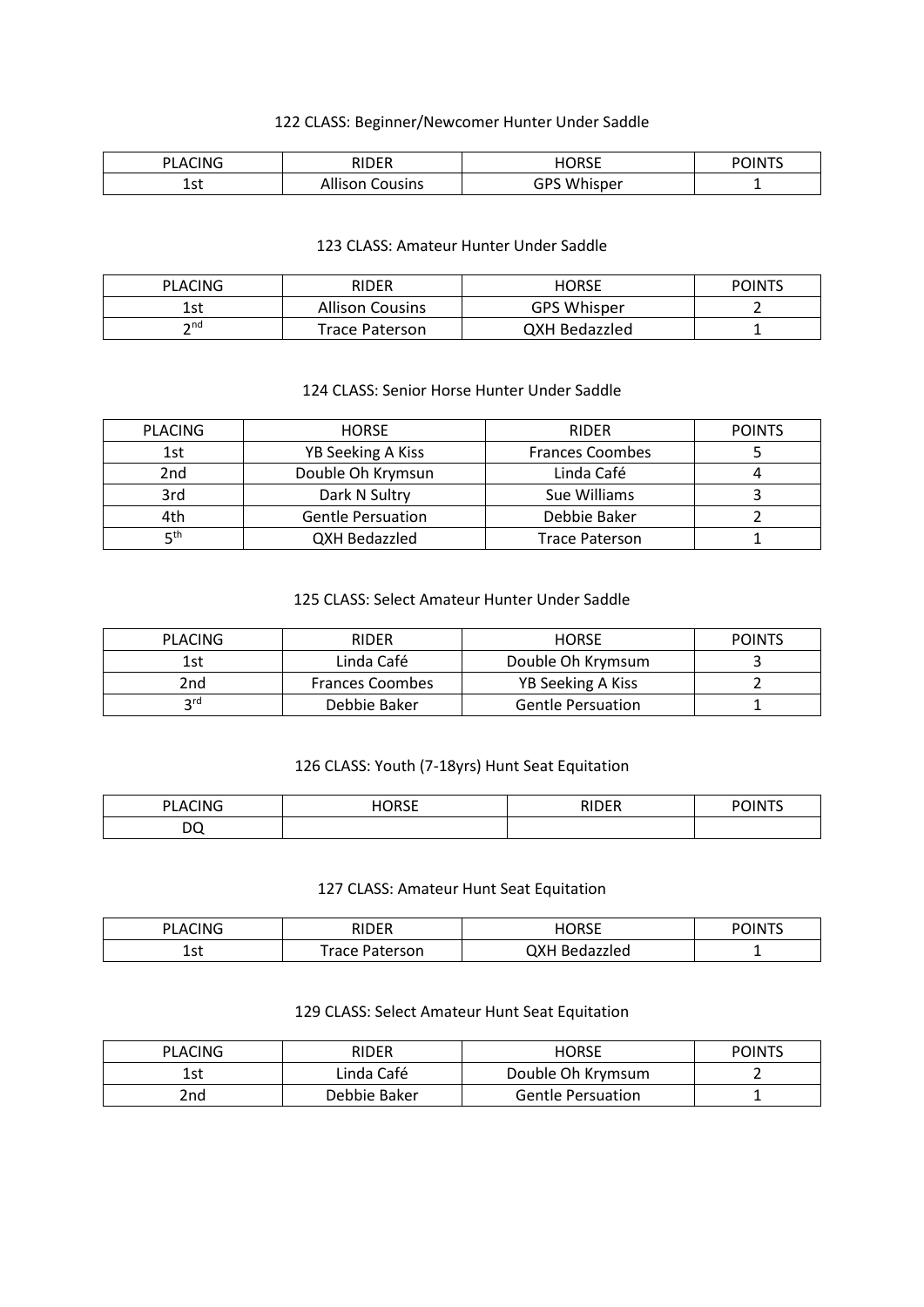# 135 CLASS: Youth (7-18yrs) Show Hunter

| CING<br>DI<br>А<br>∼ | $n -$<br>-<br><b>CONTRACTOR</b><br>∟כוי | 1000        | нN |
|----------------------|-----------------------------------------|-------------|----|
| .<br>ᅩコし<br>- -      | Mango<br>٦n٥                            | 'ower<br>״י |    |

#### 139 CLASS: 2Yr Old Led Trail

| <b>PLACING</b>   | <b>HORSE</b>              | <b>RIDER</b>        | <b>POINTS</b> |
|------------------|---------------------------|---------------------|---------------|
| 1st              | Each To Their Roan        | Dylan Hughes        |               |
| $\bm{\gamma}$ nd | Flashtag                  | Stephan Wielebinski |               |
| <b>2rd</b>       | Squirrel Creek Mycomanche | Jessica Mitchell    |               |
| ⊿th              | Tally S One Kool Judge    | James Power         |               |

# 140 CLASS: EWD Walk/Jog Trail

| CING             | <b>HORSE</b>   | <b>DIDED</b>                 | <b>POINT'</b> |
|------------------|----------------|------------------------------|---------------|
| PI A             | _____          |                              |               |
| ร~<br>ᅩᇰᄔ<br>- - | lank<br>______ | - -<br>ริmith<br>.<br>$\sim$ | -             |

# 143 CLASS: Beginner Newcomer Walk/Jog Trail

| CING<br>DI Δι | - ספחוי<br><u>'∟I.</u> | I<br>טר<br>.           | <b>POINT</b><br>. . |
|---------------|------------------------|------------------------|---------------------|
| า ~+<br>ᅩつし   | wlan.<br>Power         | Mango<br>Man<br>dalong |                     |

# 144 CLASS: All Age Trail

| <b>PLACING</b> | <b>HORSE</b>      | RIDER      | <b>POINTS</b> |
|----------------|-------------------|------------|---------------|
| 1 ∽+<br>ᅩこし    | Double Oh Krymsum | Linda Café |               |

#### 151 CLASS: Senior Horse Trail

| <b>PLACING</b> | RIDER        | <b>HORSE</b>             | <b>POINTS</b> |
|----------------|--------------|--------------------------|---------------|
| 1 st           | Linda Café   | Double Oh Krymsum        |               |
| つnd            | Debbie Baker | <b>Gentle Persuation</b> |               |

# 152 CLASS: Select Amateur Trail

| <b>PLACING</b> | <b>HORSE</b>             | RIDER        | <b>POINTS</b> |
|----------------|--------------------------|--------------|---------------|
| 1st            | Double Oh Krymsun        | Linda Café   |               |
| ን nd           | <b>Gentle Persuation</b> | Debbie Baker |               |

#### 154 CLASS: Open/Walk/jog Western Pleasure

| PI ACING  | RIDER              | I                                         | $\sim$ $1N$ TC |
|-----------|--------------------|-------------------------------------------|----------------|
|           | .                  | . IK'                                     | יט             |
|           |                    | .                                         | . .            |
| 1.<br>ᅩఎເ | Frances<br>Coombes | <b>Kiss</b><br>YΒ<br>nø<br><b>JEENIIK</b> | -              |